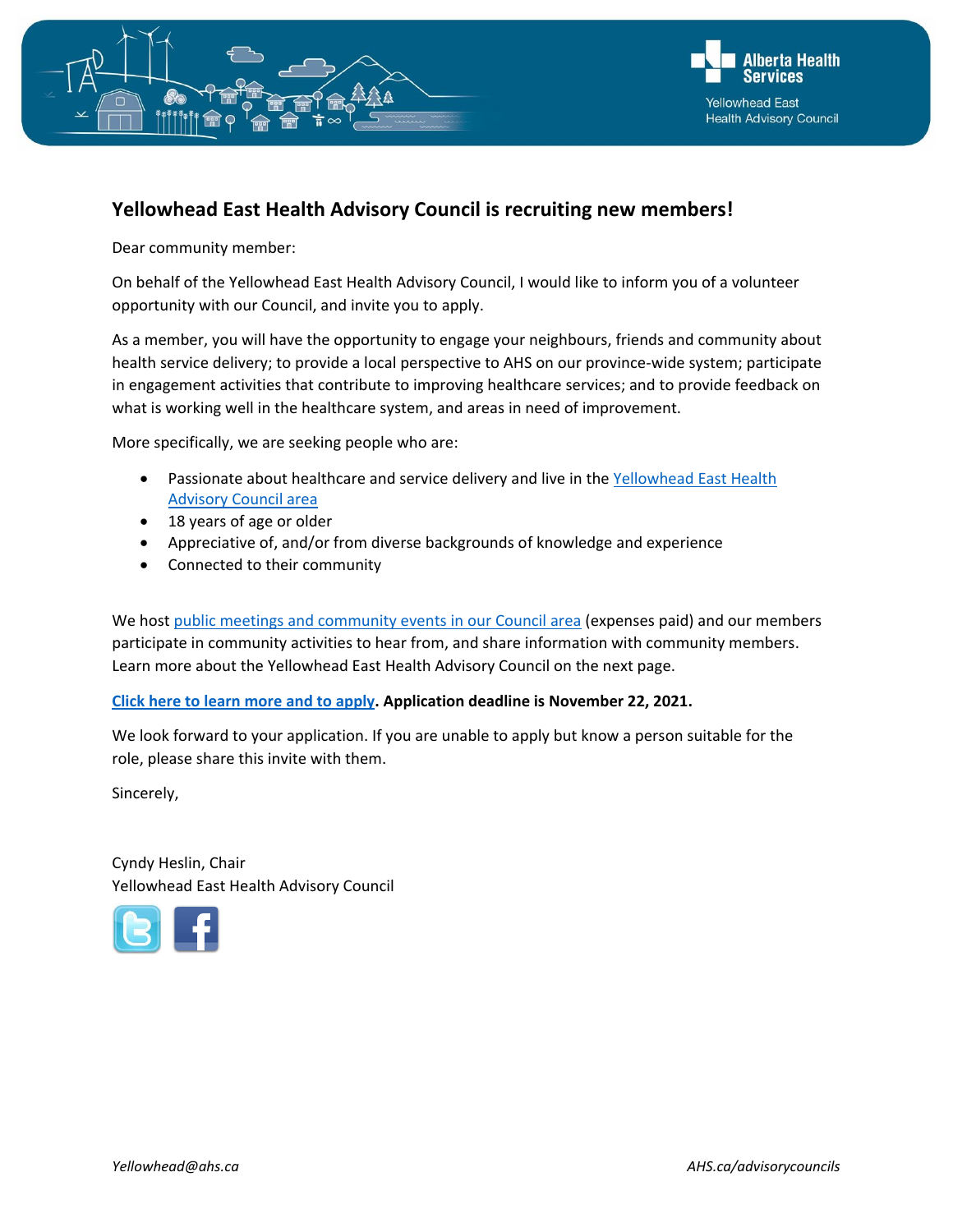

# Building a better health system with the voice of our community

#### **Where we are**

The communities that Yellowhead East Health Advisory Council serves range from the cities of Camrose and Lloydminster to a number of rural and small communities including Hardisty, Two Hills and Wainwright. Our geographic area covers a range of landscapes, industries, and demographics, as well as long-established communities and quickly expanding urban centres.



# **Accomplishments**

- Promoted the awareness of Council at meetings and by presenting at community events such as the Central Rural Municipalities (CRMA) meeting in Ponoka (2019).
- Participated on the Central Zone Primary Care Network (PCN) and the Central Zone Patient Flow Conference (2019). We also held virtual engagement sessions on seniors and continuing care and addiction and mental health.
- Hosted a Virtual Wellness Fair and presented wellness sessions for everyday living grounded in the 6 Dimensions of Wellness – environment, spiritual, emotional, physical and social.
- Partnered with AHS to host a Community Conversation in Viking (2019). Varied stakeholders engaged in discussion about wellness, prevention and community care as well as opportunities for future partnerships.
- Partnered with AHS to host two community engagement events (2021)
	- o 31 stakeholders viewed a screening of the [Greg's Wings Project.](https://gregswings.ca/) We then engaged in discussion on improving the healthcare journey for patients and their families
	- o Participated in an additional COVID-19 [Community Conversation](https://together4health.albertahealthservices.ca/communityconversations?tool=news_feed#tool_tab) to learn about AHS testing sites and resources available to the community.

# **Our role and objectives**

Everything we do is about improving the health and wellness of Albertans, no matter what part of the province they live in. We:

- Are a group of volunteers focused on listening to your thoughts and ideas on health services to help AHS enhance care locally and province-wide.
- Develop partnerships between the province's diverse communities and AHS.
- Provide feedback about what is working well within the healthcare system and suggest areas for improvement.
- Promote opportunities for members of our local communities to get engaged.

# **Join us - your voice matters**

There are a number of opportunities to participate:

- Attend an [upcoming Council](https://www.albertahealthservices.ca/assets/wf/hac/wf-hac-yellowhead-meeting-dates.pdf) meeting to hear feedback, offer comments, and ask questions.
- [Make a presentation](https://www.albertahealthservices.ca/assets/wf/hac/wf-hac-form.pdf) at our Council meeting on a health area of interest or concern to you.
- Bring your community's voice forward to provide input on local and regional health.
- Volunteer your time as a Council member. Recruitment is ongoing until a Council is at maximum membership. Members are appointed for a three-year term.
- Share your feedback with Council: [Yellowhead@ahs.ca.](mailto:Yellowhead@ahs.ca)